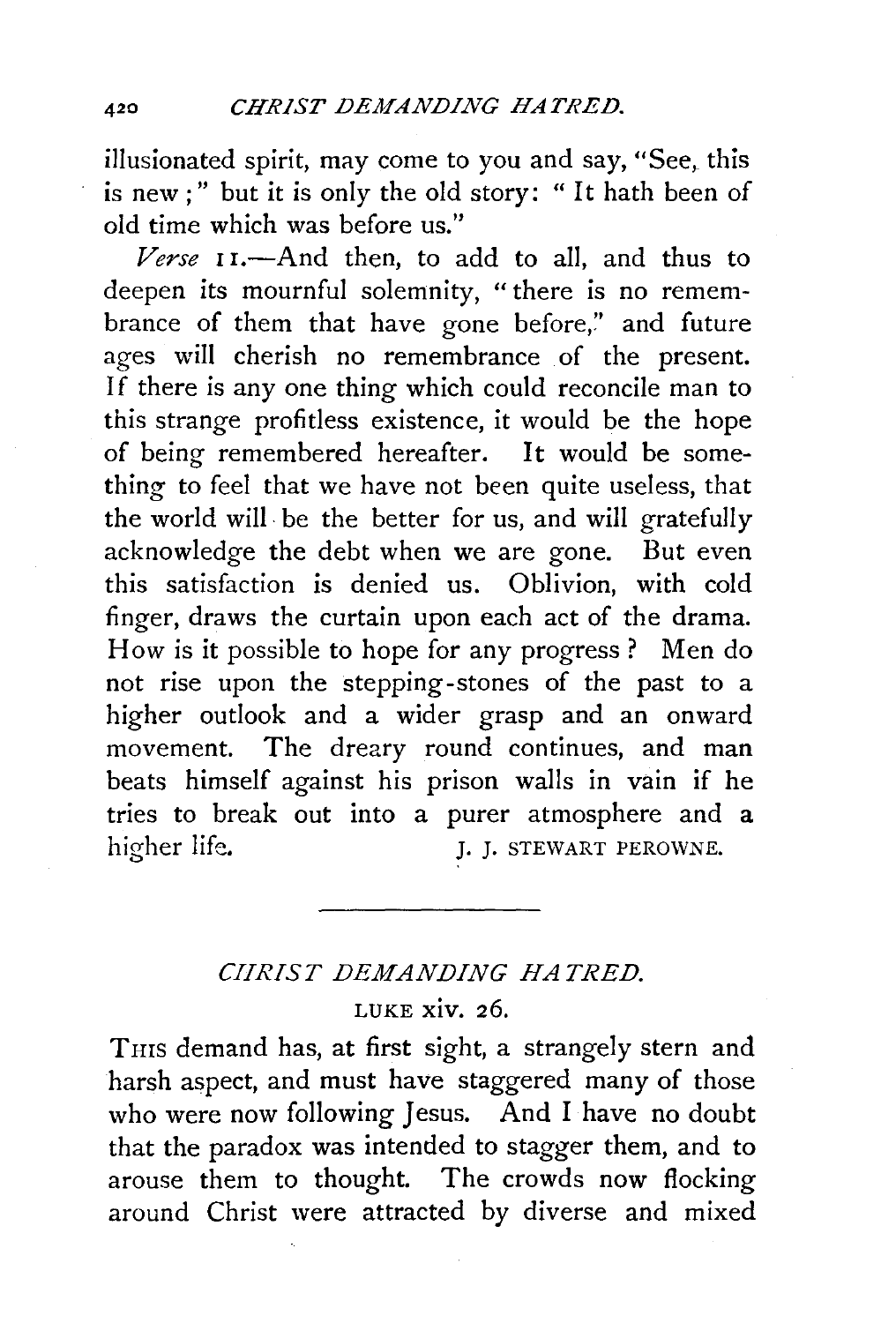motives. Some were there perhaps through mere curiosity, to see what this famous prophet would do or say next. Others were doubtless attracted by his character and teaching ; but, even in their case, lower motives might possibly be blended with the higher. Some probably were there, not well knowing why, but just because others were following Jesus; perhaps because their " fathers " or " mothers " or " brothers " or "sisters" were in the crowd. Many, again, were doubtless drawn by purely selfish considerations, imagining that, if they courted this worker of miracles, they would at least secure some material benefits. And then, if He were really the Messiah, to attach themselves to Him would surely bring the greatest advantages to "their own life," and also to their families and friends.

Now, Christ desired to sift this heterogeneous crowd. They ought to know what discipleship implies, and so He will tell them. This mere crowding after Him is not discipleship. They cannot be truly his disciplesthey cannot obtain those blessings which He has to bestow-except at a certain "cost." This cost they ought to "count." He would not, indeed, have them to be mere selfish calculators, but neither would He have them to be mere selfish dreamers. He desires enthusiasm, but He desires also thoughtfulness. Surely on a great question like this of attaching themselves to Him, involving as it does such important issues, they ought to be at least as thoughtful as in ordinary matters. A man does not begin to " build a tower " without considering how much it will cost, and whether he has sufficient money to finish it. . A king does not engage in battle with another king without first asking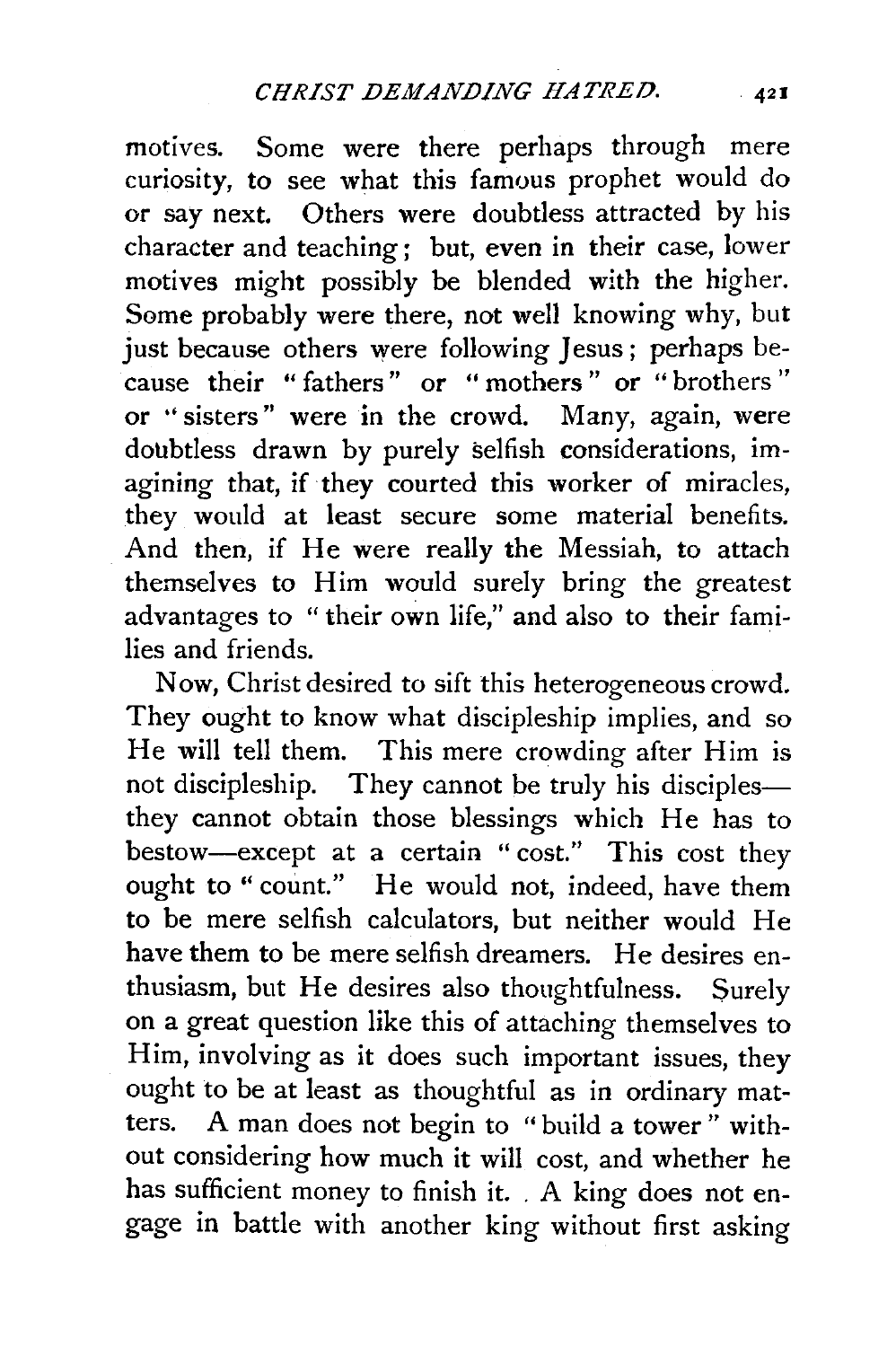himself whether his army is large enough to give him any chance of victory. If, then, they are wise, they will exercise a similar thoughtfulness ; they must not crowd after Him in this reckless inconsiderate way; they must ask themselves whether they are really prepared to become, and to remain, his true followers. And these are his terms : " If any man come to me, and hate not his father, and mother, and wife, and children, and brethren, and sisters, yea, and his own life also, he cannot be my disciple."

W<sub>e</sub> can at once see how this strange demand would be likely to winnow that miscellaneous crowd. All who heard it must have understood Jesus to mean at least this-that his claims were paramount, and in case of conflict were to override the claims of the nearest and dearest relatives. And this of itself was doubtless enough to disgust many in that crowd. " Come unto me, all ye that labour and are heavy laden, and I will give you rest:" such words had a kind of magnetic attraction. But the words, "Whoso loveth father or mother more than me, is not worthy of me," would rather exercise on the multitudes a kind of magnetic repulsion. Yet the attraction and repulsion were alike due to the inherent greatness of Christ. It was just because He was the Son of God, able to give rest to all the weary, that He had a right thus to claim the supreme homage and affection of human souls. Still it was a claim which must have sounded strangely to the multitude. Who was this Jesus of Nazareth, forsooth, that He should thus place Himself above even those whom the very Decalogue commanded them to honour? Nor was this all : Jesus uses also that strange word "hate." Hate their "own life"! Why, it was just be-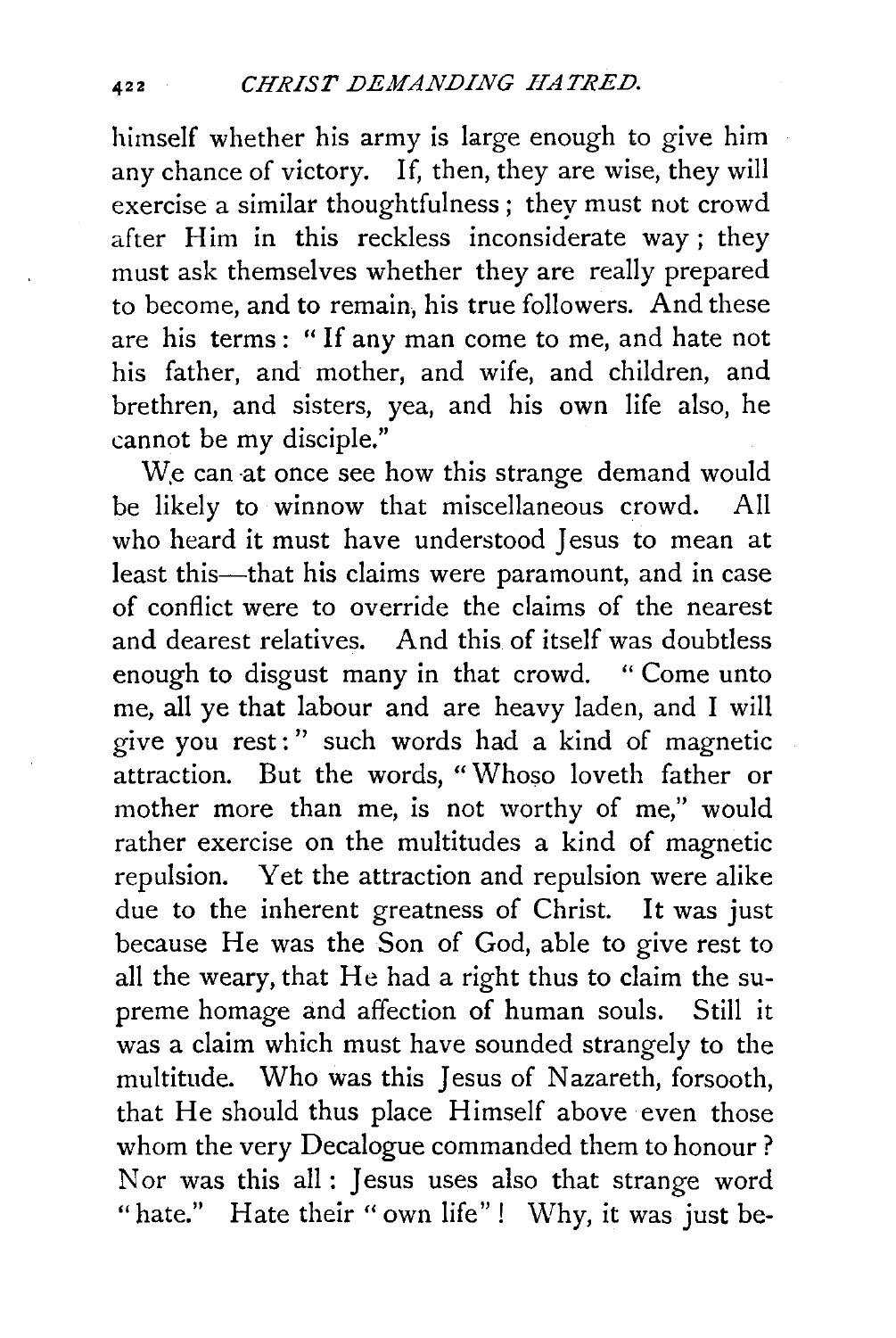cause they loved their own life so intensely that many of them were now following Him, in the hope of securing some material benefit. Thus the word " hate" was likely to arrest those who were actuated by frivolous curiosity or by mere selfish expectation. It was a word likely to freeze all inconsiderate enthusiasm. It was a word likely to arouse to earnest thought even those who had been drawn to Jesus by the beauty of his character and the power of his teaching. It was a word, therefore, which was well adapted to sift the crowd. The unspiritual would probably be driven away by it in disgust. Whereas, those who were attached to Jesus in virtue of their spiritual susceptibility, would probably still cling to Him, and wait for his own explanations. The attraction which bound their souls to Him was too strong to be broken by any single word, however unexpected or however inexplicable.

But this paradoxical utterance must have been in some sense a truth, or Christ would not have used it even as a fan. Our Lord was not afraid to utter paradoxes, because He spoke to men as exercising common sense. He educated his disciples to look through the mere letter to the spirit of his utterances. The metaphors and aphorisms of his teaching were all intended for men who think, or who need to be aroused to thought. And so He was not afraid to utter this paradox about "hating " father and mother, because He knew well that the whole spirit of his life and teaching was enough to prevent his disciples from understanding the word in its bare, bald, literal meaning. M. Renan, indeed, in his "Life of Jesus," speaks of Him as here "trampling under foot everything that is human-blood and love and country;" "despising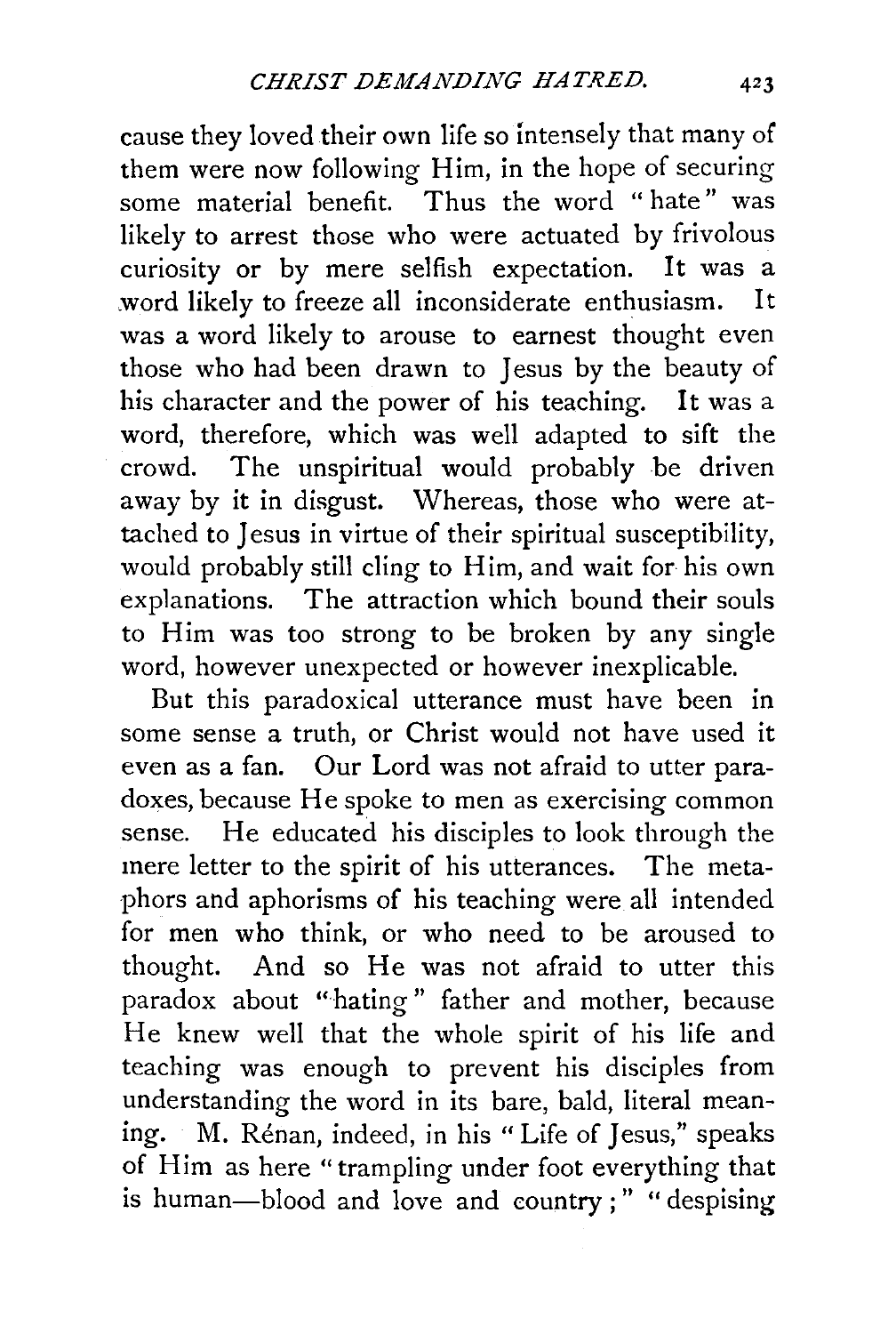the healthy 'limits of man's nature;" "abolishing all natural ties ; " and " forgetting the pleasure of living and loving." But we may be sure that Jesus was better understood by the Galilean fishermen than by our learned Frenchman. *They* would not be likely to make any such mistake. However his words might drive away the frivolous and the selfish, those who knew Jesus and had been attracted by his character and teaching must have felt that He could not possibly be demanding that they should, in any absolute or unqualified sense, "hate" their own relatives and friends. M. 'Renan can make liberal enough allowance for " Oriental insincerity : " apparently he makes less allowance for Oriental aphorism. But the disciples of Jesus, when they heard these words of his, although they might not know exactly what the words did mean, would know very well what they did not mean. How could their Master intend that they were, literally and absolutely, to hate their friends, when He had Himself exhorted them to love even their enemies ? The whole life and teaching of Christ protest against the notion that He despised the ties of natural relationship. Did *He* trample upon love of country, who Himself wept over doomed Jerusalem? Did *He* despise the claims of motherhood, who thoughtfully cared for his own mother amid the agony of the Cross ? Did *He* teach men absolutely to hate their brethren, who taught that the spirit of hatred and contempt was the very spirit of murder ? Did *He* bid mothers and fathers literally hate their children, who had Himself taken little children into his arms and blessed them ? To ask these questions is to answer them. And yet we are told that Jesus "boldly preached war against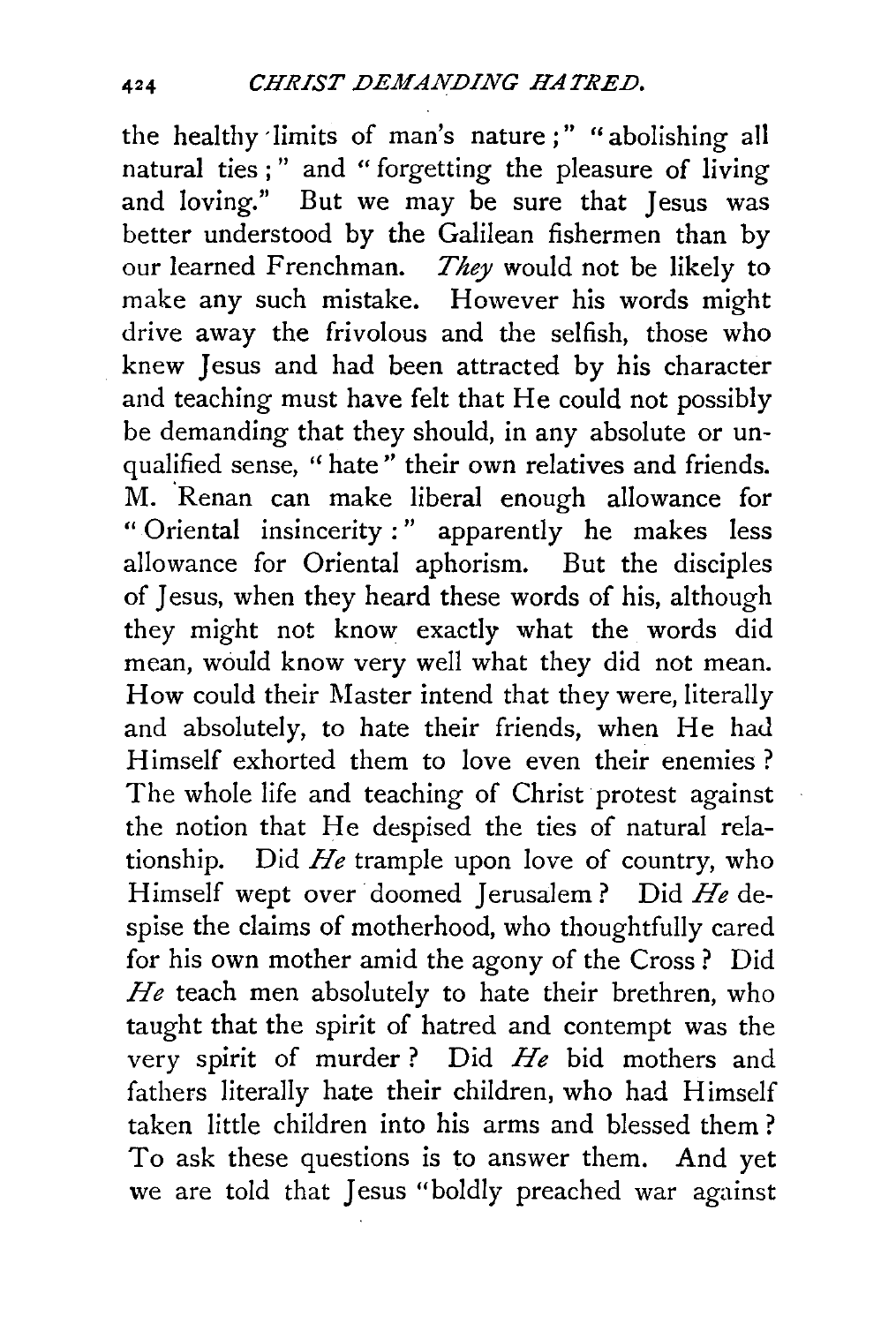nature, and total severance from ties of blood," and " demanded" that his disciples "should love Him 'alone"!

But further, the word "hate" cannot be here a mere hyperbole, meaning that we ought to love our relatives and friends with a diminished affection. Such an interpretation would also be opposed to the teaching of Christ and the genius of Christianity. " Love one another," says Christ, "as I have loved you." "Husbands, love your wives;'' says the Apostle Paul, " *even*  as Christ also loved the Church." What limits shall we set to affection which is thus inculcated? Clearly it is the purpose of the gospel to purify and strengthennot to diminish- all true human love. "He that dwelleth in love, dwelleth in God." Jesus might wish his disciples to love their relatives and friends otherwise than they had done before, or He might warn them that their love would not now be able to manifest itself after the same manner as before; but He could not surely wish that their love should grow absolutely less. If love be really pure and unselfish, it cannot be excessive. We may, indeed, love the Divine Lord too little; but we cannot love any human being too much. We may sometimes admire a man too much ; or we may trust him too much ; or we may love him, to a certain extent, mistakenly-on grounds which exist merely in our own imagination: but even though he be unworthy, we cannot absolutely love him too much, if only our affection be intelligent, pure, and unselfish. When one friend commits a sin in order to please or to benefit another, the evil does not lie in any excess of true affection, but in a defect of conscience, of will, of godliness. And we shall never love the Divine VOL. IX.  $28$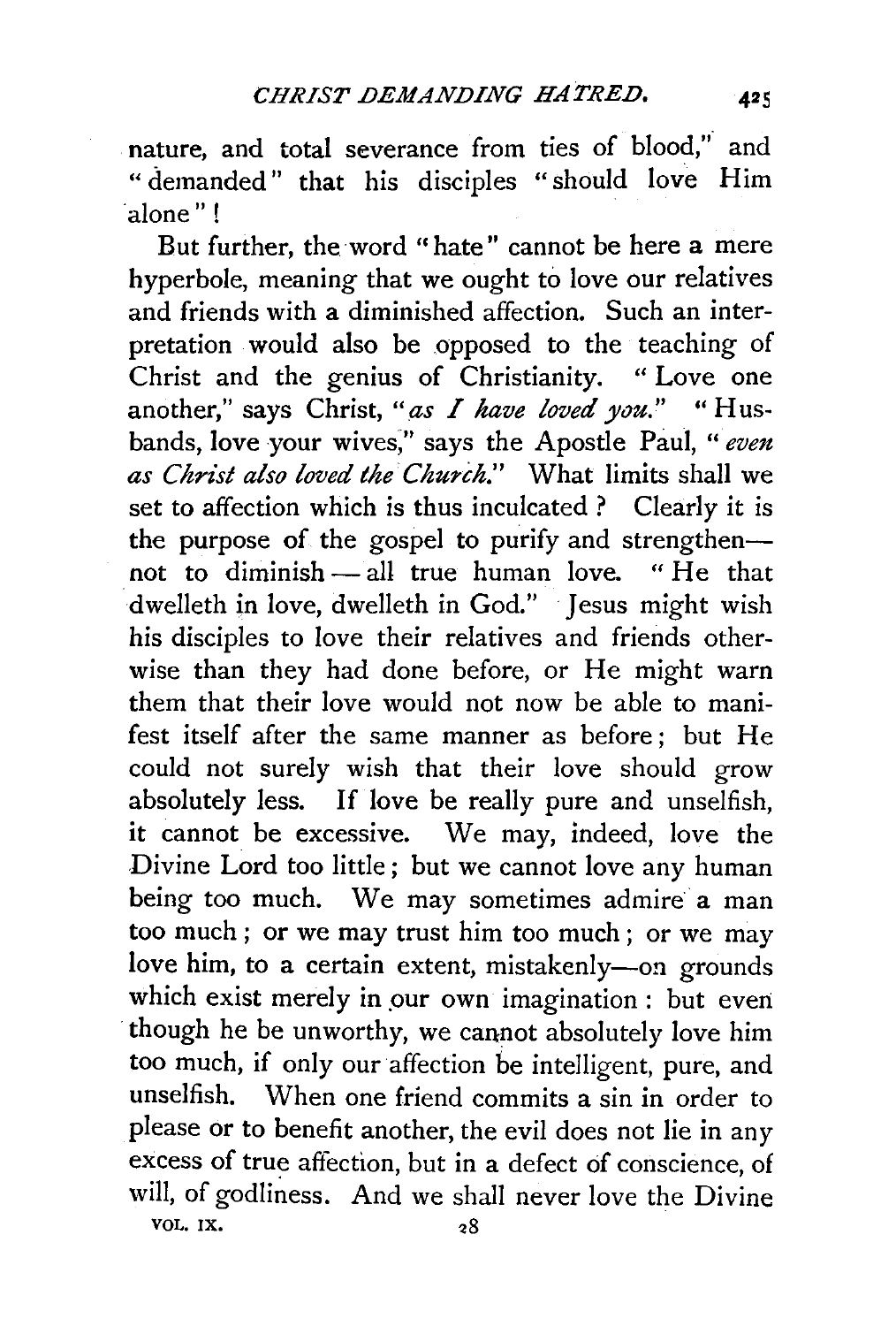Lord more, by merely trying to love our human friends less. The word "hate" here does not mean to love with a diminished affection.

What, then, does it mean ? " The letter killeth, but the spirit maketh alive : " nevertheless, to kill the letter is not the way to reach the spirit. The word " hate" is a strong word, and I believe that it points both to strong feeling and strong action. The words " hate his own life also" are the key to the whole aphorism. A disciple is to hate his relatives and friends in the same sense in which he is to hate himself. In what sense, then, can a man hate himself? He can hate what is mean and base in himself. He can hate his own selfish life. To cling to life is natural ; to desire ease and comfort is natural ; to gratify the appetites is natural : but all this natural life, whenever it comes into collision with the spiritual side of our being, may be even hated. It is not merely that the Christian may, after a struggle, prefer to remain true to God and Christ, rather than gratify the selfish cravings of his own natural life; he may positively hate these selfish cravings when they are tempting him to forsake his duty. The word may be paradoxical; but is it too strong? Have we never felt disgusted at our own selfishness? Have we never experienced a strong revulsion of feeling when we have been tempted by "our own life" - by our natural liking for what is agreeable to that life-to shirk our duty, and to do something mean and base ? In the old Greek drama, Admetos is disgusted with the life which, in selfish cowardice, he has purchased by the sacrifice of his wife Alkestis. And we can well conceive that many a Christian martyr may have felt disgusted with his own life,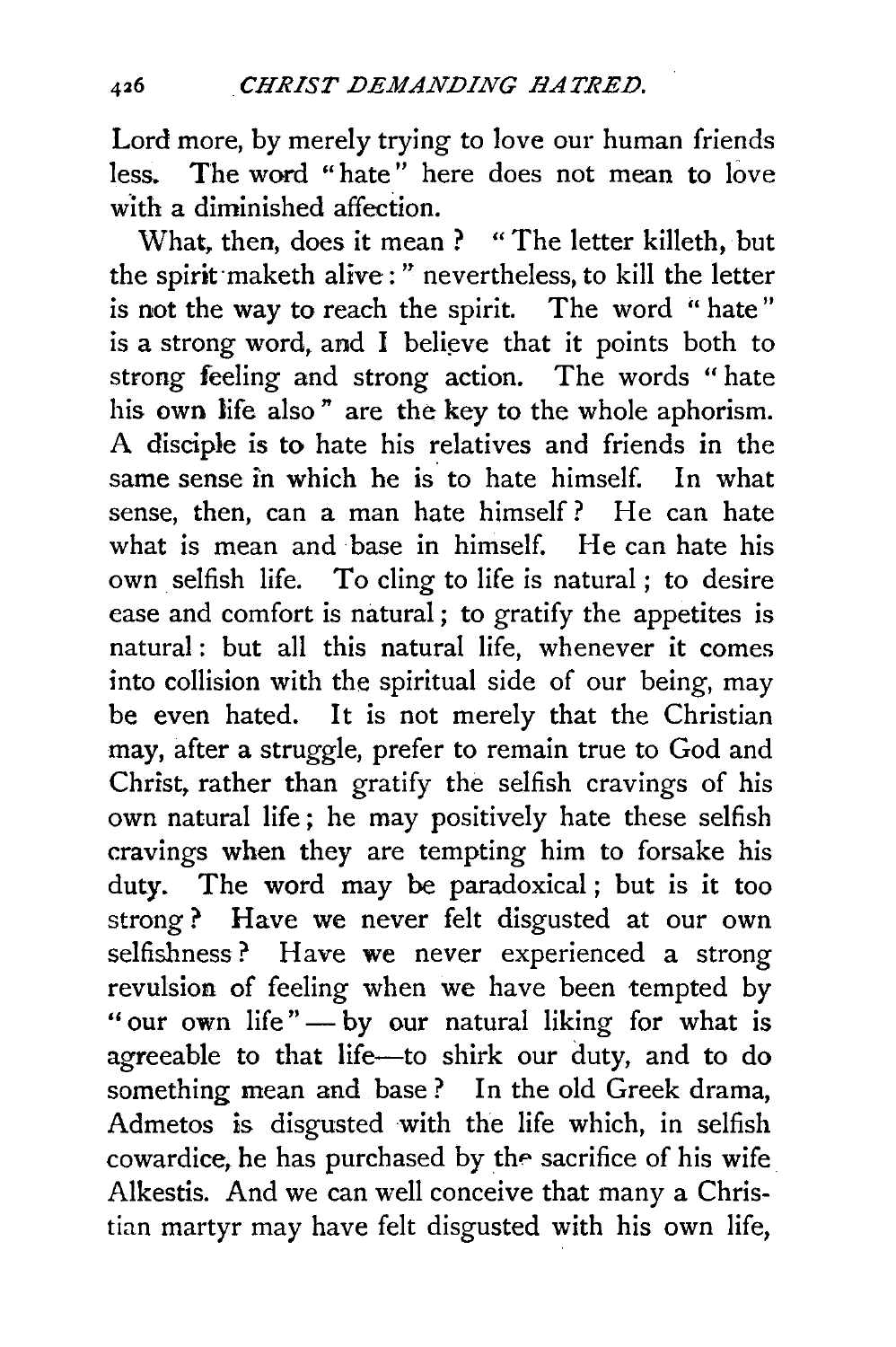when he was tempted to preserve it at the cost of denying his Lord. It is thus, then, that a man may hate himself. Not in the bald literal sense : for he still cares for his own true best life, and wishes that to be developed and strengthened. But he does, in a sense, hate himself when the self in him rises in rebellion against God and Christ and duty.

Now, in this sense also, a man may hate his relatives and friends. He may hate that in them which is mean and base. He may hate that in them which seeks to drag him away from Christ. He may hate the selfishness lying in their love for him, which leads them to tempt him into sin. He may hate the selfishness lying in his own love for them, which tempts him to disobey God in order to please them, or in order to retain their friendship. Just as he hates all selfish life, so he may hate all selfish love; and this hatred he may manifest in deliberately choosing to renounce the favour and affection of his friends, rather than recant his allegiance to Christ.

Consider the case of these multitudes who were now following Jesus. They had no conception of the ordeal of. suffering which discipleship might involve. They naturally clung to their own life ; but, if they became his disciples, they might be summoned even to die for his sake. Jesus warns them of this possibility. He asks them if they are prepared to make this sacrifice. Are they ready to regard as an enemy that natural love of life which at such a crisis would tempt them to forsake Him? And in like manner Jesus warns them that, if they become his disciples, the feelings and attitude of their own kindred towards them may altogether change. " I am come to set a man at vari-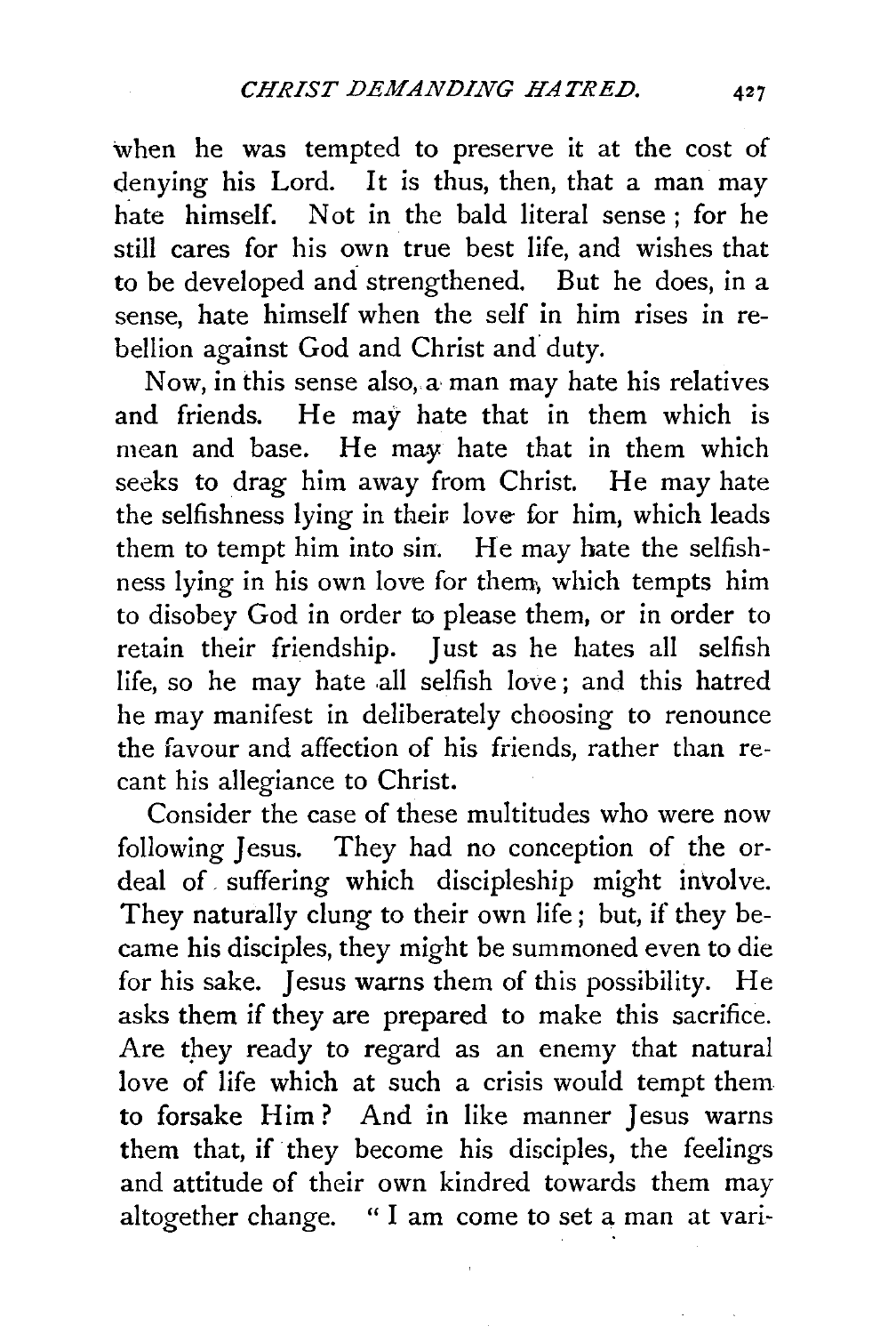ance against his father, and the daughter against her mother, and the daughter-in-law against her mother-inlaw: and a man's foes shall be they of his own household." "And the brother shall deliver up the brother to death, and the father the child ; and the children shall rise up against their parents, and cause them to be put to death." Jesus asks them if they are prepared to face such contingencies as these. Are they prepared to see the natural affection of their relatives freezing into an unnatural hatred ? Or are they prepared to steel their own hearts against the entreaties of those relatives who will beseech them to forsake Him? Are they ready to regard as an enemy that natural affection which at such a crisis would tempt them to violate their spiritual instincts ? Are they ready thus, as it were, to hate their own friends, to turn away even with loathing from all that selfish love which would seduce or drag them from their Lord ?

It is quite possible to be disgusted with those whom we nevertheless still love. When Peter's affection for his Master led him to deprecate the sufferings to which Christ was looking forward-" Be it far from thee, Lord ; this shall not be unto thee!"-Christ's reply was sharp and severe : " Get thee behind me, Satan ; thou art an offence to me ; for thou savourest not the things that be of God, but those that be of men!" And all noble souls experience somewhat of this revulsion of feeling when their friends become their tempters. Our spiritual instincts, if they are healthy, despise that species of affection which can only be purchased or preserved at the cost of desecrating the sanctities of our own nature. When those who ought to encourage us in goodness, and to fortify the citadel of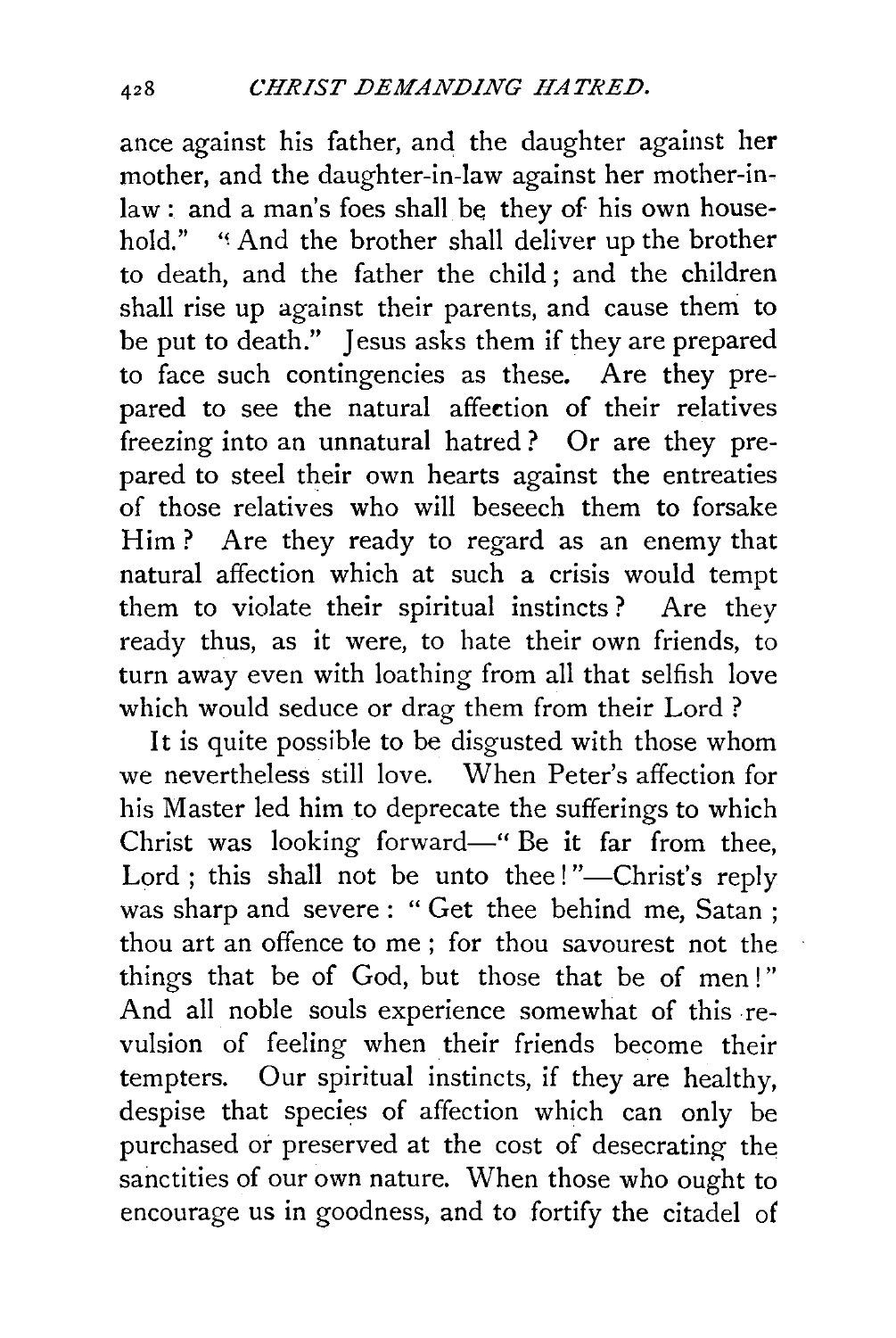our virtues, begin to assault that citadel at the gate of affection or friendship, our better nature rises in defence, and barricades the gate. In Shakespeare's "Measure for Measure," we see how a pure-minded sister, who would willingly have died for the brother whom she loves, recoils from him with horror when he beseeches her to save his life at the cost of her own debasement. In George Eliot's "Romola," we see how a noble-minded wife recoils with contempt and scorn from the husband whom she had loved and trusted, when he tries to justify his own selfish baseness, and treats her ideal of duty as a sentimental fancy. And it is not an unusual thing, even in ordinary life, for a Christian to be disgusted with the suggestions and counsels of worldly relatives, and to harden his heart, as it were, against the impulses of natural love, when these would prompt him to violate his conscience in order to gratify or benefit his friends. It is here, I think, that we are to look for the explanation of Christ's demand for hatred : in the positive revulsion of feeling with which the faithful soul turns away from the temptations of affection, and in the positive *sacrifice of friendship* which may be involved in allegiance to duty.

Nevertheless the word " hate," being originally and designedly paradoxical, remains of course, under whatever explanations, paradoxical still. No Christian is permitted literally to hate any human being, far less those who are bound to him by natural ties. All love is purified and ennobled by being taken into the keeping of Conscience, and a Christian will not love the less purely or permanently because his affections may have to struggle with spiritual disgusts and antipathies.